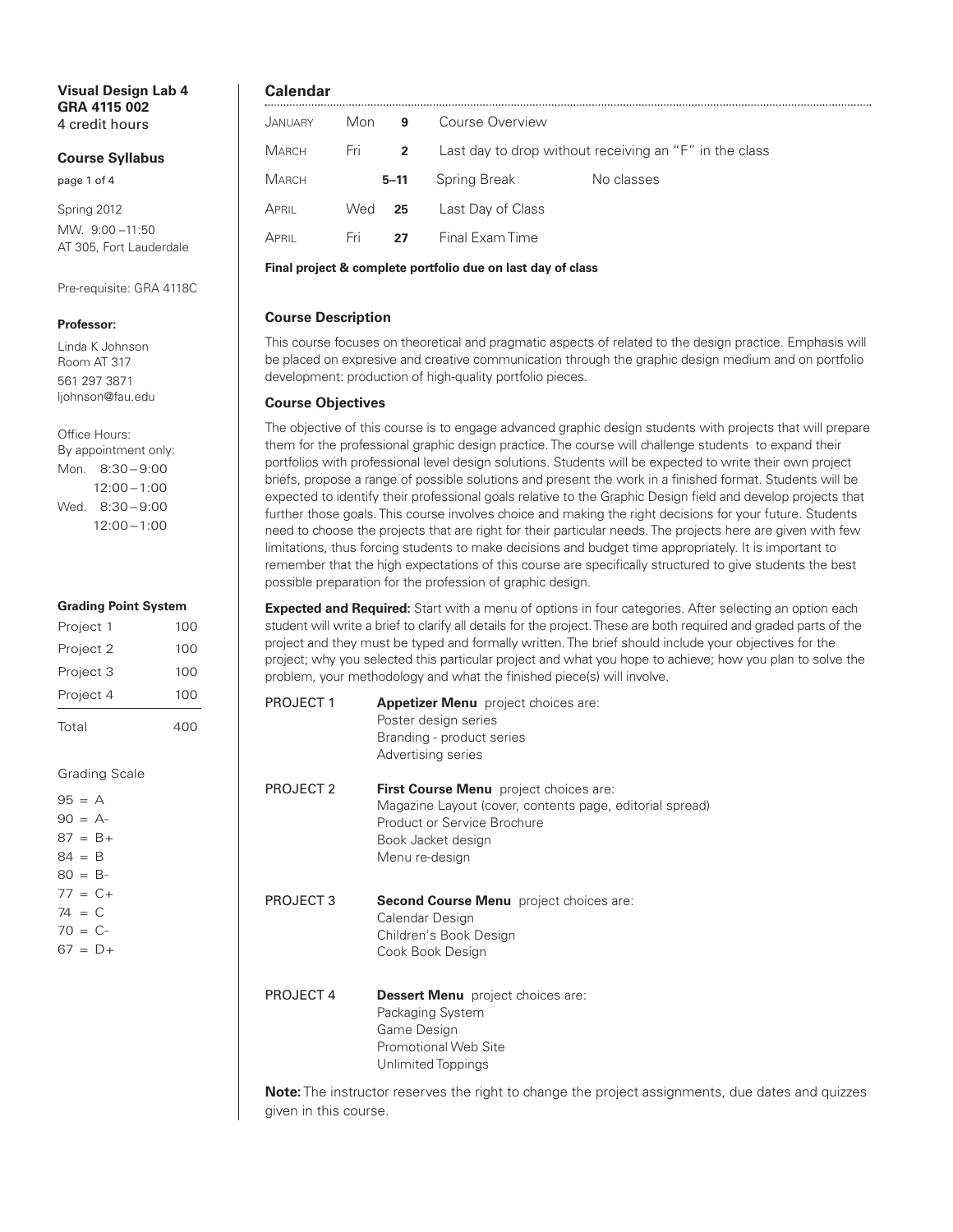#### **Visual Design Lab 4**

**Course Syllabus** page 2 of 4

Spring 2012 MW. 9:00 –11:50

# **Professor:**

Linda K Johnson Room AT 317 ljohnson@fau.edu

#### **Course Overview**

COURSE REQUIREMENTS: Students are required to attend lectures, labs, field trips, presentations, conduct research and actively participate in class discussions and critiques. Final project grades will be based on these factors as well as design process and quality of the work presented. Student are expected to maintain their sketches, notes and research materials. *Completion of all assignments by their designated due date is required. If you are ill the day an assignment is due then send it with a friend or delivery service.*

ATTENDANCE POLICIES: 2 allowed absences, these are to be used in the case of illness, family or pet emergencies, transportation problems, oversleeping, out-of-town excursions for other classes, etc. Arriving late for class or leaving early (10 min. or more) will count as 1/2 of an allowed absence. Every absence thereafter will result in a 20 pt deduction off your final points total thus directly affecting your final grade.

Students must attend all interim critiques and final project critiques. Students must be present at the beginning of a critique. Students are responsible for securing hand-outs, assignment sheets and lecture notes from fellow classmates for days that they do not attend class. Students who arrive late are responsible for acquiring course hand-outs, assignment sheets and lecture notes for the time period they missed. Lectures will not be repeated on an individual basis for those who are late or absent under any circumstance.

CRITERIA FOR EVALUATION AND GRADES: Projects will be evaluated on process, concept, communication effectiveness and craft. Final course grade will be determined by performance through the entire semester in projects, exercises, class participation and through your efforts to submit material into a process book. Participation in class critiques is required.

PREPARATION FOR CLASS: Students are to be prepared at the start of each class with assigned work and supplies. Students who do not comply with this are subject to final grade point deductions. Students who do not participate in class critiques or individual discussions with faculty during class should not expect private critiques with faculty at a later date.

POLICY ON LATE WORK: Projects that are not turned in on or before the designated due date will be subject to a one letter grade deduction for each week that they are late.

POLICY ON PROJECT REVISIONS: Students are allowed to improve their grade on a project if they meet the following criteria. 1. Turned the project in on time. 2. Made significant changes to improve on the project and represented the work before the due date for the next project.

STATEMENT OF ACADEMIC INTEGRITY: Students at Florida Atlantic University are expected to maintain the highest ethical standards. Academic dishonesty, including cheating and plagiarism, is considered a serious breach of these ethical standards, because it interferes with the University mission to provide a high quality education in which no student enjoys an unfair advantage over any other. Academic dishonesty is also destructive of the University community, which is grounded in a system of mutual trust and places high value on personal integrity and individual responsibility. Harsh penalties are associated with academic dishonesty. For more information, see http://www.fau.edu/regulations/chapter4/4.001\_Code\_of\_Academic\_Integrity.pdf

STUDENTS WITH DISABILITIES: In compliance with the Americans with Disabilities Act (ADA), students who require special accommodations due to a disability to properly execute coursework must register with the Office for Students with Disabilities (OSD) located in Boca Raton SU 133 (561-297-3880), in Davie - LA 240 (954-236-1657), in Jupiter - SR 110 (561-799-8585), or at the Treasure Coast - CO 117 (772-873-3382), and follow all OSD procedures.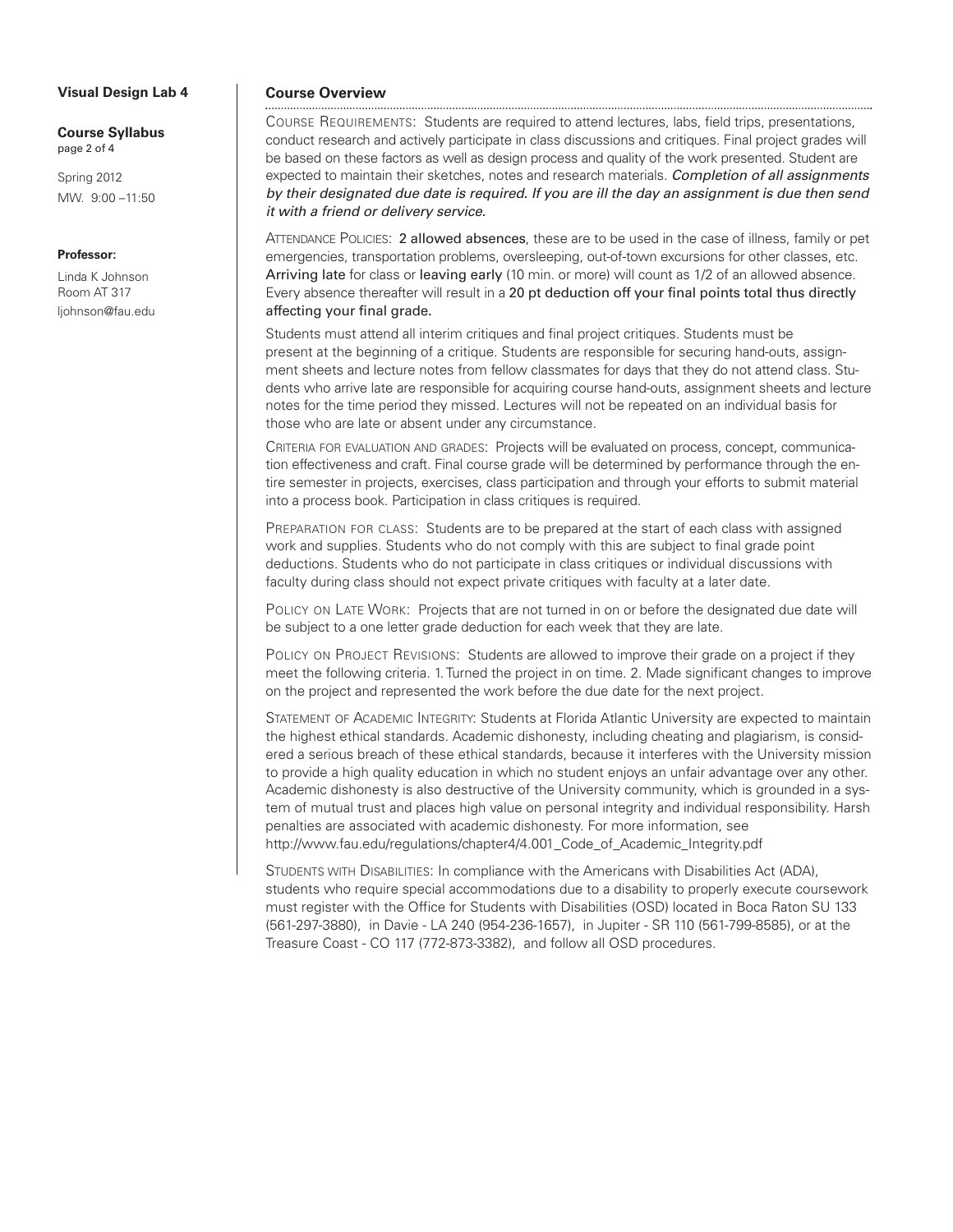#### **Visual Design Lab 4**

**Course Syllabus** page 3 of 4

Spring 2012 MW. 9:00 –11:50

#### **Professor:**

Linda K Johnson Room AT 317 ljohnson@fau.edu

# **Resources**

# REQUIRED:

*Graphic Design: A User's Manual*, Adrian Shaughnessy, Laurence King, ISBN 9781856695916

*The Mac is Not a Typewriter,* Robin Williams, Peachpit Press; 2 edition, ISBN 0201782634

Books are available on-line at amazon.com, half.com or other sources. Amazon provides students with free 2 day shipping: www.amazon.com/gp/student/signup/info

RECOMMENDED: Bringhurst's *Elements of Typographic Style*

#### **References**

University Center for Excellence in Writing: www.fau.edu/UCEW/

Print Journals: Communication Arts, Graphis, Print, How, ID, EYE, Juxtapoz, Metropolis most of these journals also have on-line content

# **DESIGN SITES**

| www.aiga.org                     | www.graphiccompetitions.com |
|----------------------------------|-----------------------------|
| miami.aiga.org                   | thetheproject.com           |
| www.creativereview.co.uk/cr-blog | www.designerslist.info*     |
| www.septemberindustry.co.uk/     | www.underconsideration.com  |
| www.thedieline.com/              | www.smashingmagazine.com    |
| www.swiss-miss.com/              | thedieline.com              |
| designobserver.com               | kuler.adobe.com             |
| imprint.printmag.com             | viz.cwrl.utexas.edu         |
| www.graphis.com/                 | www.designboom.com          |
| fastcodesign.com                 |                             |

IMAGE RESOURCES www.sxc.hu cutcaster.com istock.com www.shutterstock.com www.vecteezy.com www.gettyimages.com veer.com www.punchstock.com www.masterfile.com www.dreamstime.com/ www.bridgemanart.com creativecommons.com pixmac.com

FONTS RESOURCES dafont.com www.t26.com fontspace.com www.typography.com myfonts.com www.google.com/webfonts abstractfonts.com www.letterheadfonts.com www.fontsquirrel.com www.houseind.com 1001freeefonts.com www.fontshop.com urbanfonts.com

**TEXT RESOURCE** gutenberg.org